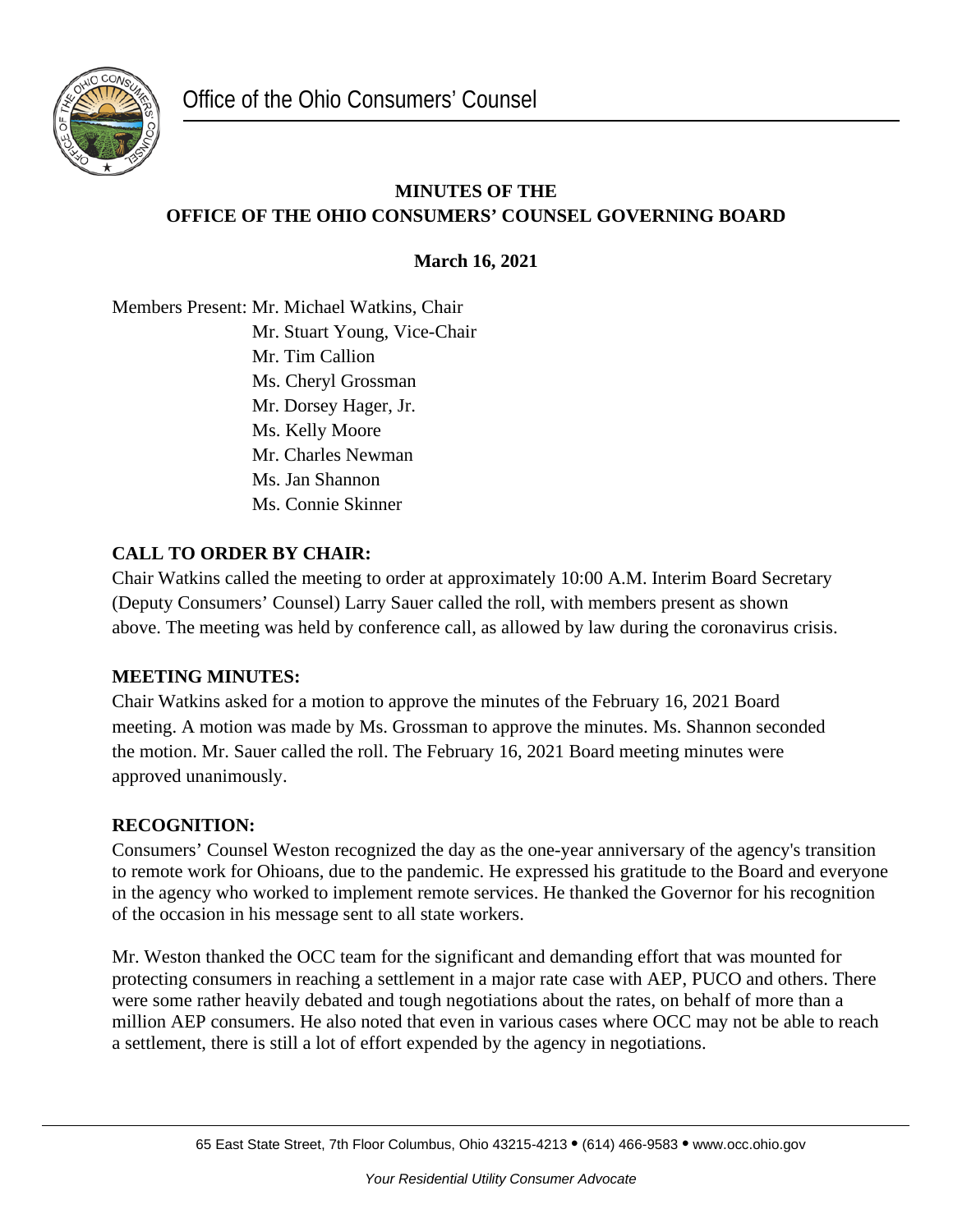Mr. Weston reported he made a presentation on consumer protection to the Circleville Sunrise Rotary Club at the request of OCC Board Member Jan Shannon. He appreciated the invitation and event.

## **REPORT BY CONSUMERS' COUNSEL BRUCE WESTON:**

Mr. Weston reported that on February 25, 2021, he testified before the House Finance Subcommittee on Agriculture, Development and Natural Resources, regarding House Bill 110 (state budget). He testified on the subject of OCC's budget and OCC's services to the public. OCC's budget proposal included a budget increase of \$700,000, deleting a reference in the statute to "in person" Board meetings (given the recent state allowance of virtual meetings), and reinstating an OCC consumer call center for limited purposes, among other things. The Ohio Manufacturers' Association and the Northeast Ohio Public Energy Council both submitted testimony supporting OCC's request.

### **GUEST SPEAKER – FORMER U.S. ATTORNEY DAVID DEVILLERS:**

Mr. Sauer introduced Mr. DeVillers, who served as the U.S. Attorney for the Southern District of Ohio from 2019 – 2021. He was involved in the filing of the criminal complaint related to tainted House Bill 6 (H.B. 6) regarding nuclear bailouts and other power plant subsidies.

Mr. DeVillers could not talk about specifics of the case due to the ongoing investigation. However, he did generally describe the federal grand jury process that could lead to a plea deal, jury trial, conviction, appeal, corporate suspension and restitution.

Mr. DeVillers said that, under federal law, the crime of bribery, for which former Speaker Householder and others are charged, can also implicate a business or a corporation. For public officials, public servants and politicians, bribery is called theft of honest services. He said "It's basically taking kickbacks or quid pro quo bribes in return for things."

Mr. Weston asked how the federal indictment of a person differs from the federal indictment of a corporation. Mr. DeVillers replied the only difference is a corporation cannot go to prison. Corporations can be charged and penalties can be imposed varying from paying fines, making restitution, having assets liquidated, being suspended from practicing, or conducting business, having its corporation status being taken away, and being closed permanently. A jury decides whether the corporation is guilty beyond a reasonable doubt and the judge in the case imposes sentencing.

Mr. Weston asked if there was a process for the public to comment on possible outcomes in the criminal process related to corporations. Mr. DeVillers said victims have the right to be heard and, with victim impact laws, at sentencing victims can attend the court hearing and tell the judge what the impact of a case has had on their lives and the judge can consider it.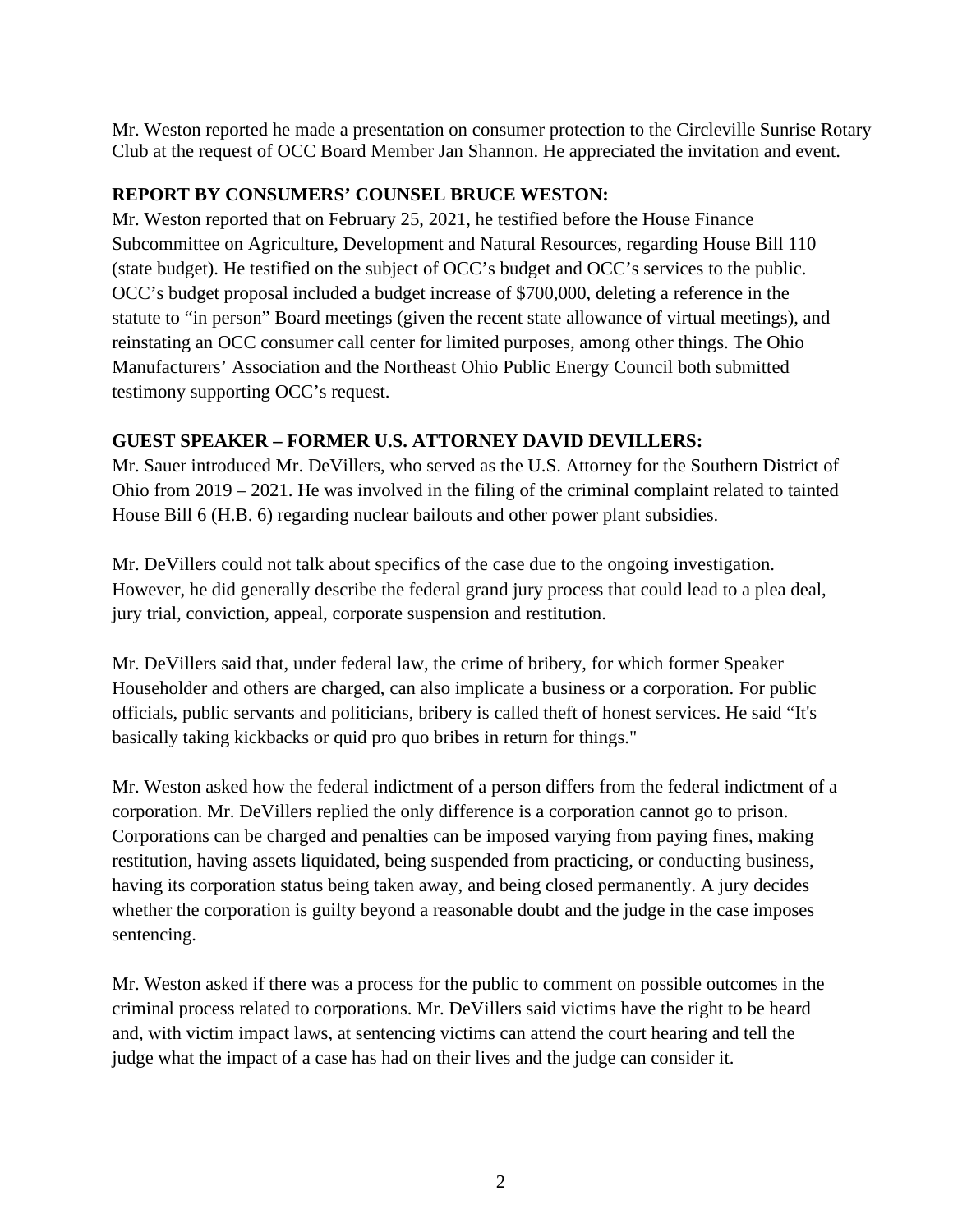# **GUEST SPEAKER – JOHN SERYAK, FOUNDER OF RUNNERSTONE, AND FOUNDER AND CEO OF GO SUSTAINABLE ENERGY**

Mr. Weston introduced Mr. Seryak to the Board and said he would be discussing a topic related to H.B. 6. Mr. Seryak began his remarks commenting on the high regard he has for the work of the Office of the Ohio Consumers' Counsel. He said this agency has served as competent stewards of the trust put in it to protect Ohio consumers.

Through his work at Runnerstone and with the Ohio Manufacturers' Association (OMA), Mr. Seryak said he has come to understand how important good energy policy and regulation is to businesses and consumers. He noted the failure to achieve good energy policy has been dramatically apparent this past year with the scandal that surrounds H.B. 6.

Mr. Seryak talked about information in a memo Runnerstone prepared for the OMA on H.B. 6's bailout for the two OVEC coal plants (to subsidize AEP, Duke and DP&L at public expense). The memo outlines how the OVEC coal plants have been selling electricity (uneconomically) for less than it costs them to generate it for nearly a decade. Under H.B. 6, Ohioans will be forced to continue to subsidize these uneconomical plants through 2030 at an estimated cost of \$700 million, possibly more. (Prior to H.B. 6, consumers were paying subsidies ordered by the PUCO.) And because OVEC has a power agreement and debt through 2040, OVEC owners will likely seek more subsidies beyond 2030. The plans for these coal plants should be considered to determine if Ohio consumers and businesses will be paying these subsidies beyond 2030.

Mr. Seryak pointed out the subsidies in H.B. 6 are specifically for two coal plants owned by monopoly utilities in Ohio with one of the plants located in Indiana. Ohio consumers and businesses will be forced to pay more for electricity with no corresponding benefit. The subsidies are a cost on electric bills, and consumers and businesses would save significant money if the subsidies were eliminated.

Mr. Seryak noted that Mr. Weston mentioned H.B. 6 was promoted as a clean air bill. However, he said, the two 1950's era coal plants that are being subsidized release enough pollution (carbon dioxide emissions) to offset all of the emission-less electricity from Ohio's two nuclear plants.

Mr. Seryak summarized his remarks. He said that the subsidies for the coal plants and for Ohio utility owners AEP, Duke and DP&L, makes Ohio a less competitive, less clean, and more costly place to live and do business, while creating no benefits and doing nothing to improve the overall performance of the coal plants.

Vice-Chair Young asked how much longer the coal plants could be viable without the subsidies and without major upgrades. Mr. Seryak said that is a decision for coal plant owners but added that similar coal plants on the electric grid are shutting down because of the need for upgrades and because they are not economically viable.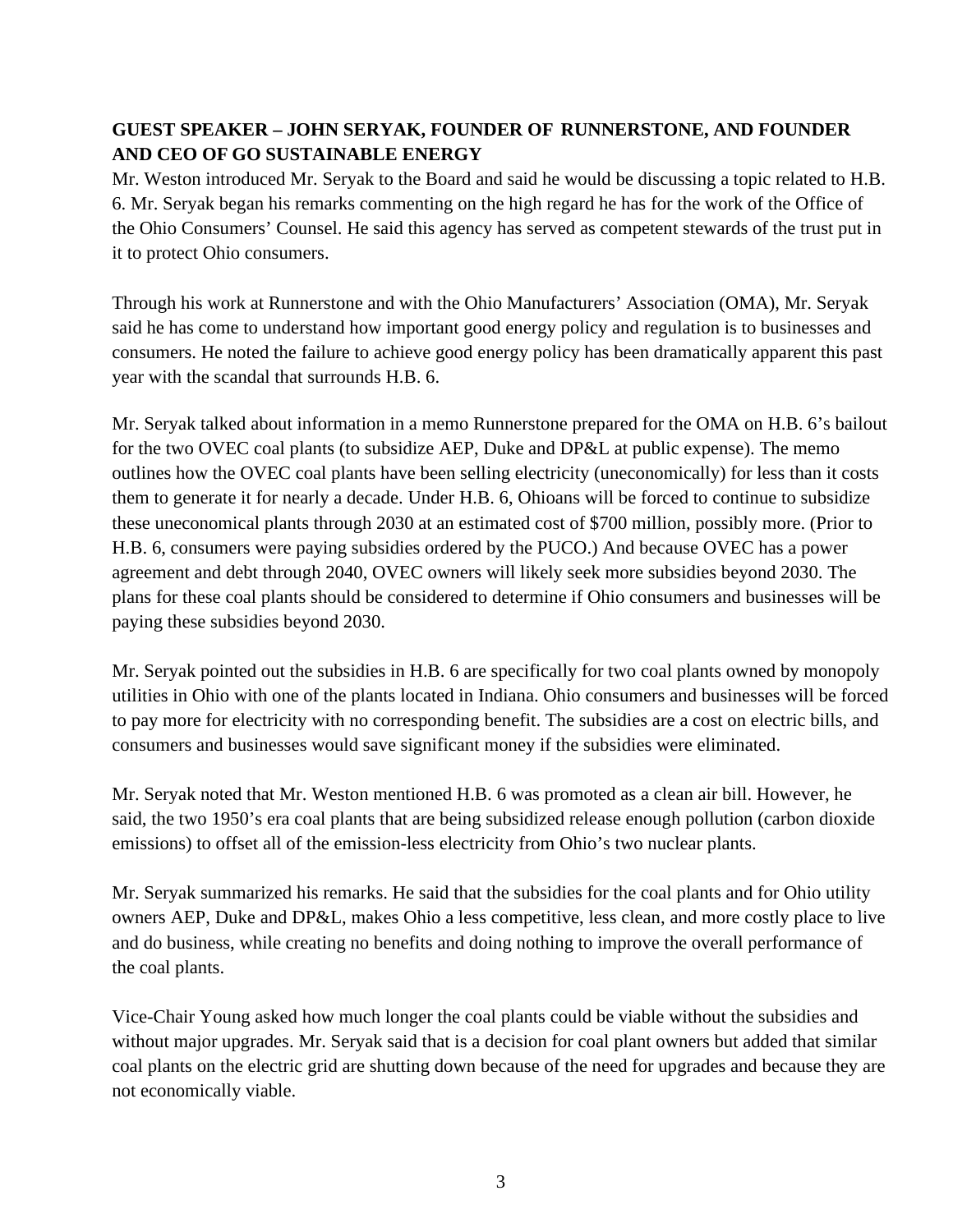Mr. Weston, noting the coal plants are uneconomical, asked if the massive subsidy was enabling the coal plants to continue operating when perhaps they shouldn't be. Mr. Seryak replied yes.

Mr. Weston asked if it could be concluded from Mr. Seryak's comments that the nuclear plants did not need the subsidy that H.B. 6 provided. Mr. Seryak replied affirmatively. He said during the debate around H.B. 6 that credible professionals raised questions whether there was proof or reason to believe the nuclear plants needed a subsidy to stay online. These questions were never addressed prior to the passage of H.B. 6. Then, after passage of H.B. 6, the owner of the nuclear plant authorized a multimillion-dollar stock buyback which indicated the company had plenty of cash on hand.

Mr. Weston asked if it would be fair to say the market should decide which new technologies should succeed and where capital should be allocated. Mr. Seryak replied that yes, with competitive pressure, new technologies are being developed and great value is placed on bringing costs down.

### **REPORT BY CONSUMERS' COUNSEL BRUCE WESTON (CONTINUED):**

Mr. Weston reported OCC participated in Consumer Protection Week. The OCC is an official FTC partner and OCC's website provides information. He shared the groundbreaking Residential Utility Consumers Bill of Rights which was created in 1978 by the OCC Governing Board and the first consumers' counsel, Bill Spratley.

Mr. Weston discussed the decoupling charge, a component of H.B. 6, which enabled FirstEnergy to collect \$30 million before the charge was ended. OCC made a filing with the PUCO for a refund to customers. The matter is pending with the PUCO.

Mr. Weston said Senators Mark Romanchuk and Herschel Craig introduced S.B. 117. The bill would end subsidies being paid to AEP, Duke and DP&L for their share of the two coal plants.

Mr. Weston gave the fiscal report saying OCC has committed approximately \$2.8 million or 52% of the agency budget, eight months into the fiscal year.

#### **REPORT BY DEPUTY CONSUMERS' COUNSEL LARRY SAUER:**

Mr. Sauer discussed three motions to compel that OCC filed against FirstEnergy in each of the three ongoing investigations taking place regarding H.B. 6. OCC is endeavoring to follow the money in these various investigations to ensure that FirstEnergy did not use any portion of the money collected from consumers for the \$61 million paid to enact tainted H.B. 6.

Mr. Weston noted OCC sought these investigations. Mr. Sauer said OCC filed numerous motions and the PUCO initiated one of the investigations. The other investigations were ongoing but as a result of the H.B. 6 scandal they have gained momentum. OCC has endeavored to gather information from these investigations, but OCC have met with FirstEnergy efforts to thwart access to information.